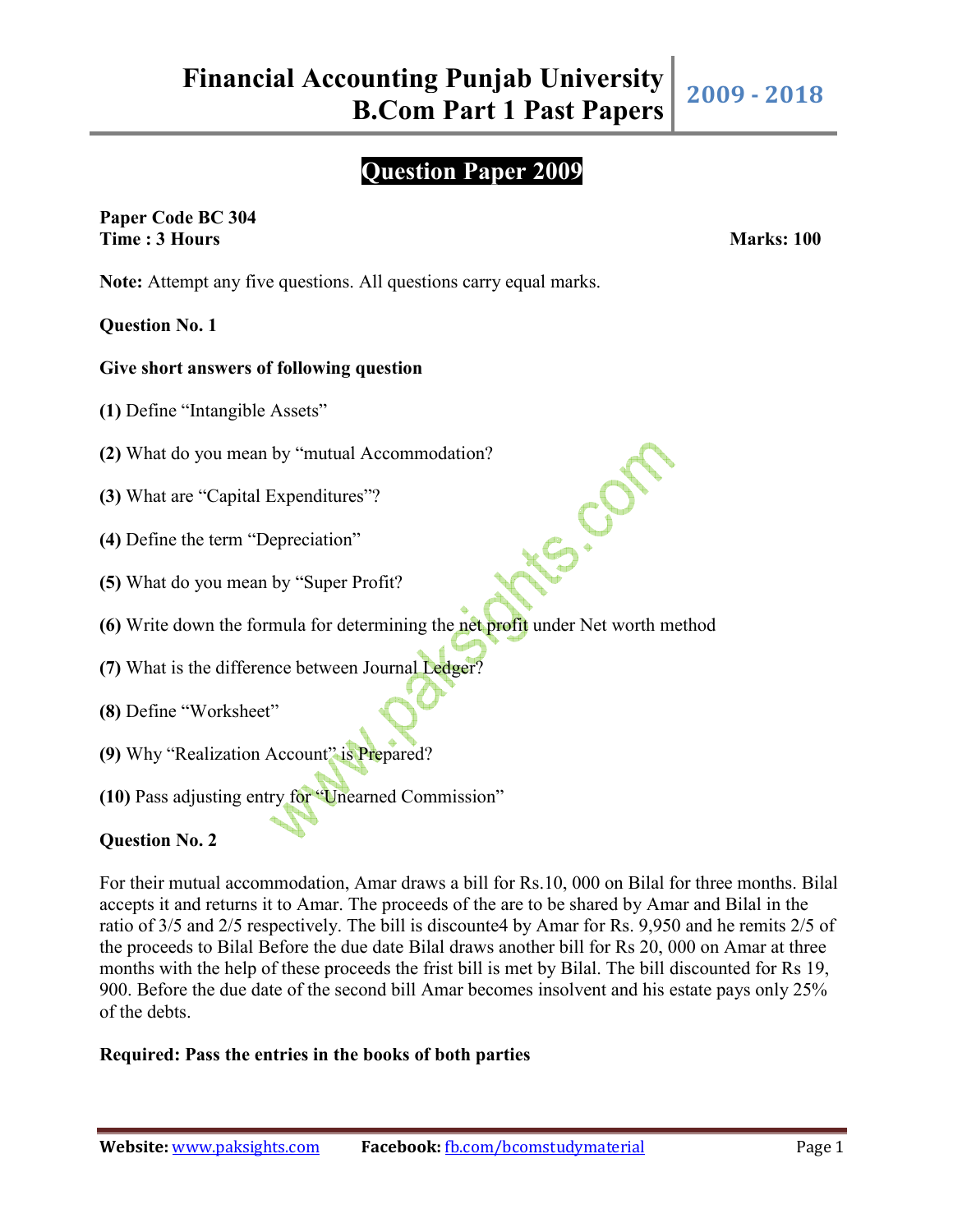#### **Question No. 3**

## **Form the Following particulars; prepare a revised cashbook and a Bank Reconciliation Statement of Paradise Stores as 31st March, 2008.**

**(a)** Credit balance as per the cash Book on 31-03-2008 was Rs. 60, 000.

**(b)** A wrong debit of Rs. 2,000 has been given by the bank in the Pass Book.

**(c)** Bank charges made by the bank Rs. 480 were recorded only in the Book.

**(d)** Out of the cheques for Rs. 100, 000 paid into the bank, cheques for Rs. 75, 000 were cleared and credited by the bank.

**(e)** Two cheques for Rs. 30,000 and Rs. 60, 000 were issued but out of them only one cheque for Rs.30000 was presented for payment up tp 31st march, 2008.

**(f)** Dividend on shares Rs.18, 000 was collected directly by the bank. The trader has no information about this.

**(g)** The pass book contains an entry for Rs 20, 000 being a direct payment made by a customer into the bank.

#### **Question No. 4**

## **Following is the Receipts and Payments Account of Chenab Club for the year ended on 31st December, 2002:**

| Rs.                  |        | Rs.                    |        |
|----------------------|--------|------------------------|--------|
| Opening balance      | 8,000  | <b>Salaries</b>        | 3,600  |
| Subcription          |        | Stationery             | 350    |
| 2001                 | 2,00   | Telephone charges      | 400    |
| 2002                 | 18,000 | Insurance              | 1,200  |
| 2003                 | 1,500  | Miscellaneous          | 480    |
|                      |        | expenditure            |        |
| <b>Entrance fees</b> | 1,300  | Subscription to        | 640    |
|                      |        | newspapers             |        |
| Sales of old         | 50     | Purchase of sports     | 6,000  |
| magazine             |        | material               |        |
| Interest on          | 500    | <b>Closing Balance</b> | 19,480 |
| investments          |        |                        |        |
| Other receipts       | 800    |                        |        |
|                      | 32,150 |                        | 32,150 |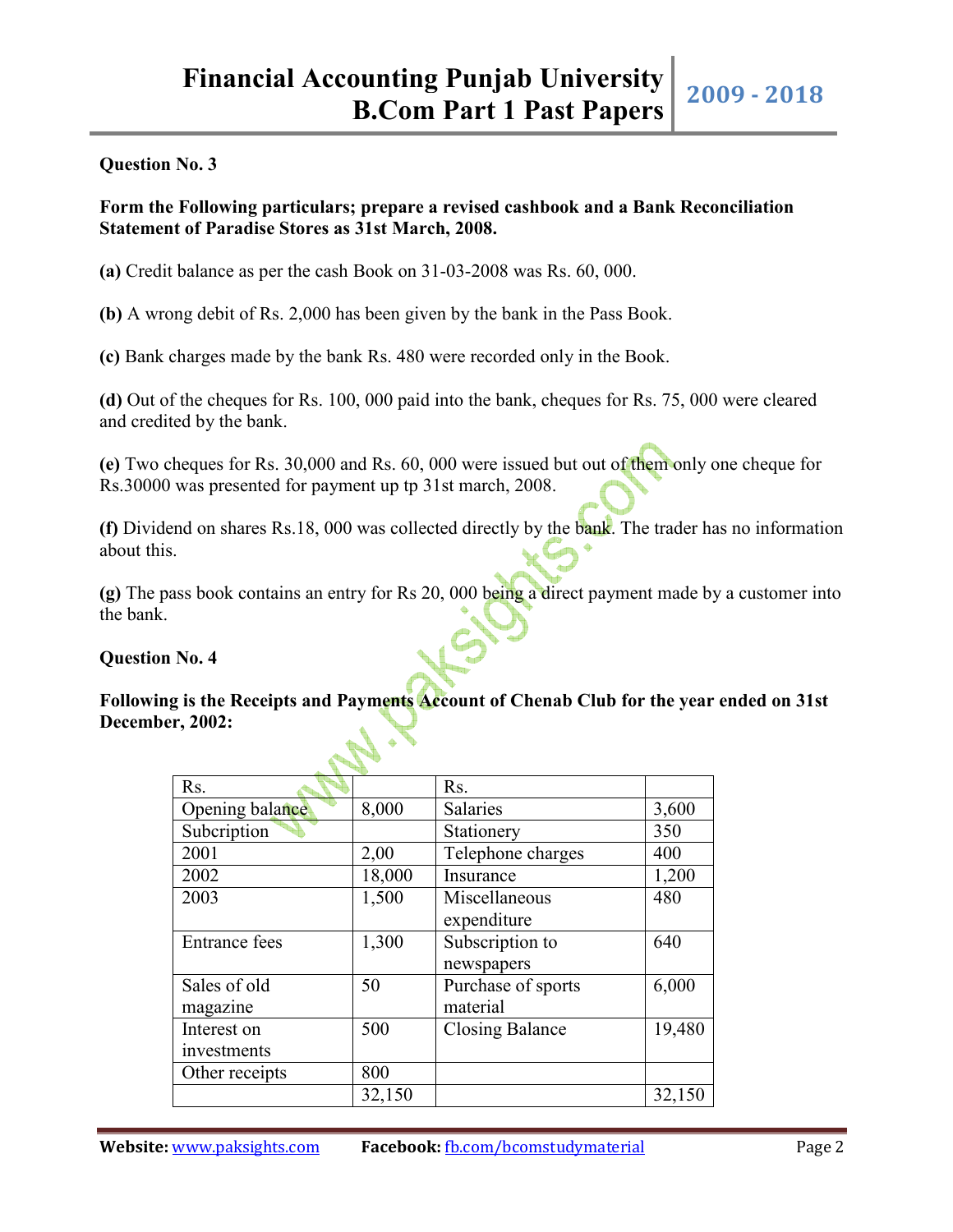2001 December – 31st Balances of investments Rs.10, 000 Furniture Rs.5,000, Buildings Rs.25, 000 Subscription due Rs.4,000 Stock, of stationery Rs.200. The balance as on 31st December 2002 Rs.150. Depreciate due Rs.2,500 Stock of sports material Rs.3,000 and Stock of stationery Rs.150. Depreciate furniture by 10% and buildings by 5% interest due on investments .500.

## **Required: Prepare income and expenditure account and balance sheet.**

## **Question No. 5**

**Hamza and Subhan were partners in a firm sharing profits and losses as Hamza and Subhan 1/4 on 1st January 2009. Their business position was as below.**

| <b>Assets</b>         | <b>Rs</b> | <b>Liablities</b>       | Rs      |
|-----------------------|-----------|-------------------------|---------|
| Cash at Bank          | 20,000    | Capital accounts        |         |
| Stock                 | 10,000    | Hamaz Capital           | 50,000  |
| <b>Sundry Debtors</b> | 30,000    | Subhan Capital          | 30,000  |
| Plant                 | 40,000    | <b>Sundry Creditors</b> | 20,000  |
|                       | 100,000   |                         | 100,000 |

They agreed to admit Riaz into partnership. He agrees to pay the partners Rs. 20, 000 by way of goodwill and introduce 3/5 of the combined capital of the two existing partners after depreciating paint and stock at 20% and 10% respectively and raising a reserve of 10% against sundry Debtors, The new partner is to be allowed 1/4th share of the profit of the firm.

**Required:** You are asked to record the above transaction in the books of the firm and give the resultant Balance sheet of the new firm.

# **Question No.6**

Enumerate the methods of calculating "Depreciation". Discuses briefly the merits and demerits of each method

# **Question No. 7**

**In taking out the Trial Balance the accountant finds that the total of the credit side exceeds that of debit side by Rs.2,410 He places the difference to Suspense Account and subsequently detects the following mistakes:**

**(a)** Stationery purchased for Rs. 890 but debited to stationery account as 980.

**(b)** A sum Rs. 650 received form Alam was credited twice in his account.

**(c)** Wages Rs. 250 paid for installing a machine was debited to wages account as Rs. 520.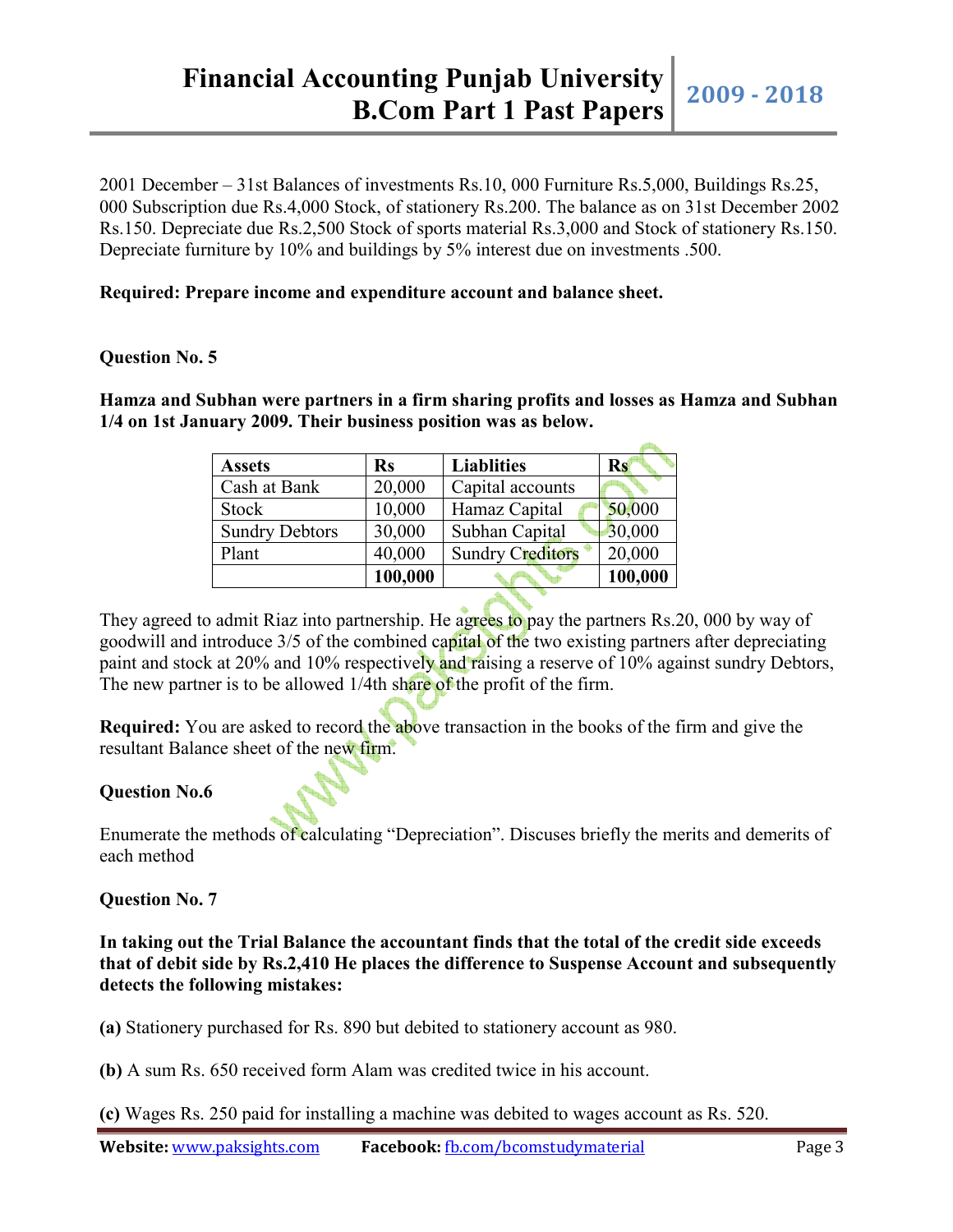**(d)** A sales of Rs. 350 was entered in the purchase book as Rs. 530 but customer's account was correctly debited with Rs. 350.

**(e)** A sale of Rs. 1,000 to Fawad was credited to his account twice.

**(f)** Old furniture sold for Rs. 6,000 was passed through sales book.

**Required:** Pass the rectifying journal entries and close the suspense account.

#### **Question No. 8**

**From the following trial Balance of Farhan and co. you are required to prepare Trading and profit and loss account / Income statement for the year ending on 31st March 2009, and a Balance sheet as at that date:**

| <b>Perticulars</b>                 | <b>Debit</b> | <b>Credit</b> |
|------------------------------------|--------------|---------------|
| <b>Opening Stock</b>               | 75,000       |               |
| Land and Building                  | 62,000       |               |
| Good will                          | 50,000       |               |
| Plant and Machinery                | 68,750       |               |
| Loose tools                        | 1,250        |               |
| Drawing and Capital                | 25,000       | 150,000       |
| Bills Receivable and Bills payable | 6,250        | 20,000        |
| Purchase and sales                 | 112,00       | 312,500       |
| Carriage                           | 1,250        |               |
| <b>Salaries</b>                    | 35,000       |               |
| Wages                              | 31,250       |               |
| Loan to Ahsan and co.10% p.a       | 3,750        |               |
| Sundry debtors and creditors       | 50,000       | 75,000        |
| Cash at Bank                       | 25,625       |               |
| Cash in Hand                       | 1,250        |               |
| Furniture                          | 2,500        |               |
| Returns                            | 3,125        | 3,750         |
| <b>Bad debts</b>                   | 1,875        |               |
| Prepaid Insurance                  | 4,375        |               |
|                                    | 561,250      | 561,250       |